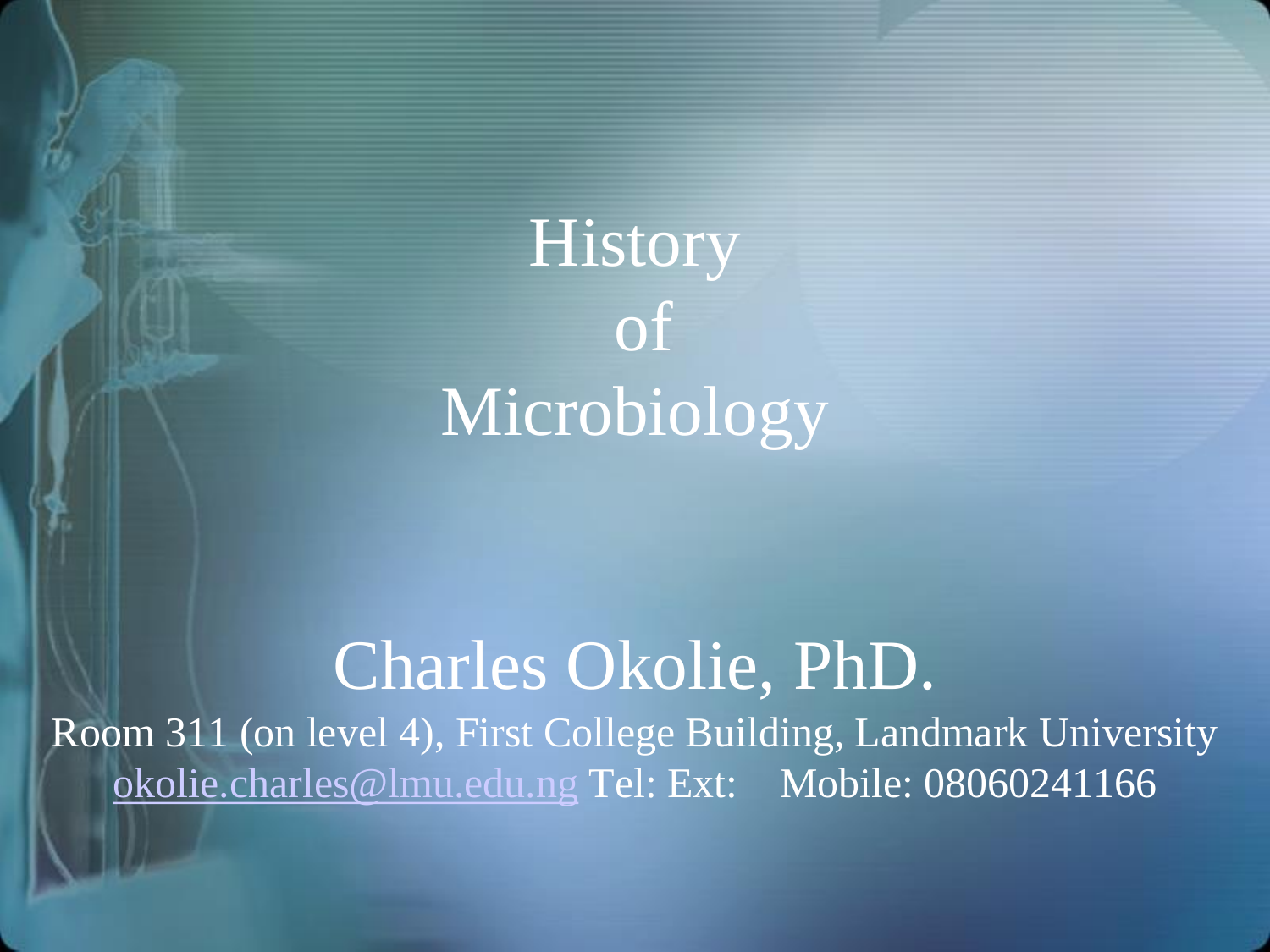#### Microbiology - The study of tiny bits of life smaller in size than the unaided eyes can see. Living matter studied in microbiology include:

- **Bacteria**
- Algae
- Archae
	- Cyanobacteria
- Protozoa
- Fungi
- **Viruses**
- Most microorganisms (>97% are harmless), a lot of them are actually helpful.
- Only very few are harmful (pathogens).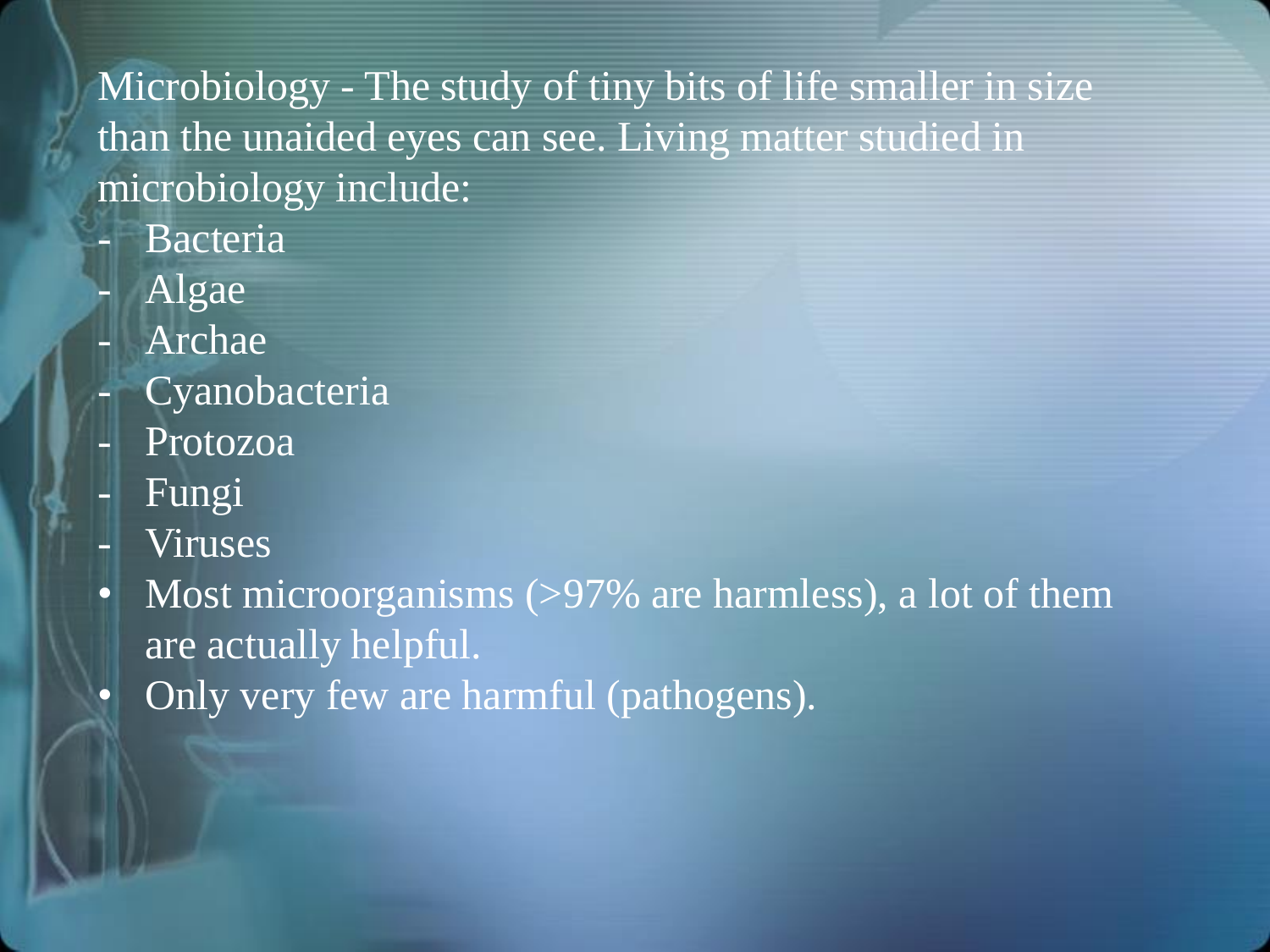- Aristotle (384-322BC) Living organisms might have developed from non-living matter (Theory of spontaneous generation).
- Roger Bacon Disease is caused by a minute "SEED" or "GERM" (The germ theory of disease).
	- One of the major contributions to microbiology was the assembly of pieces of glass by Anton von Leuwenhoek (1632-1723) which he used to examine life unseen to the naked eyes. This invention led to the development of the modern microscope and the scientific method of thinking curiosity.
	- Described animalcules in 1676 (bacteria, yeasts, protozoa, and algae) – father of bacteriology and protozoology. The term microbe was first used by Sedillot in 1878.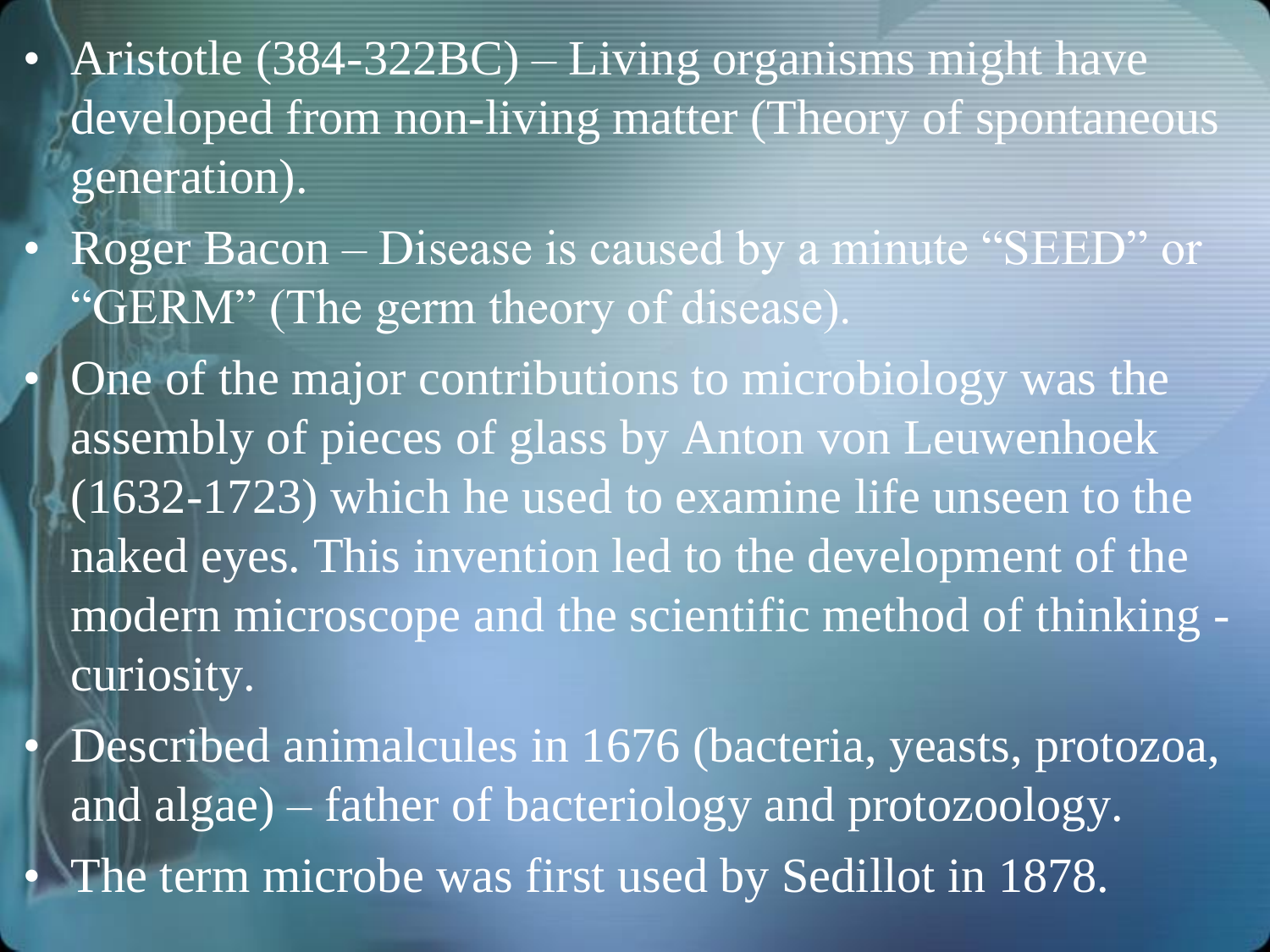#### • Francesco Redi (1626-1697) – maggots would not arise when meat is covered.

- John Needham (1713-1781) supporter spontaneous generation theory.
	- - Proposed that tiny organisms (animalcules) arose spontaneously on mutton gravy.
	- As done by Redi, he covered the flasks with cork, and still the microbes appeared on mutton broth.
	- Lazzaro Spallanzani (1729-1799) air carried germs to the culture medium.
	- Boiled broth would not support the growth of microbes.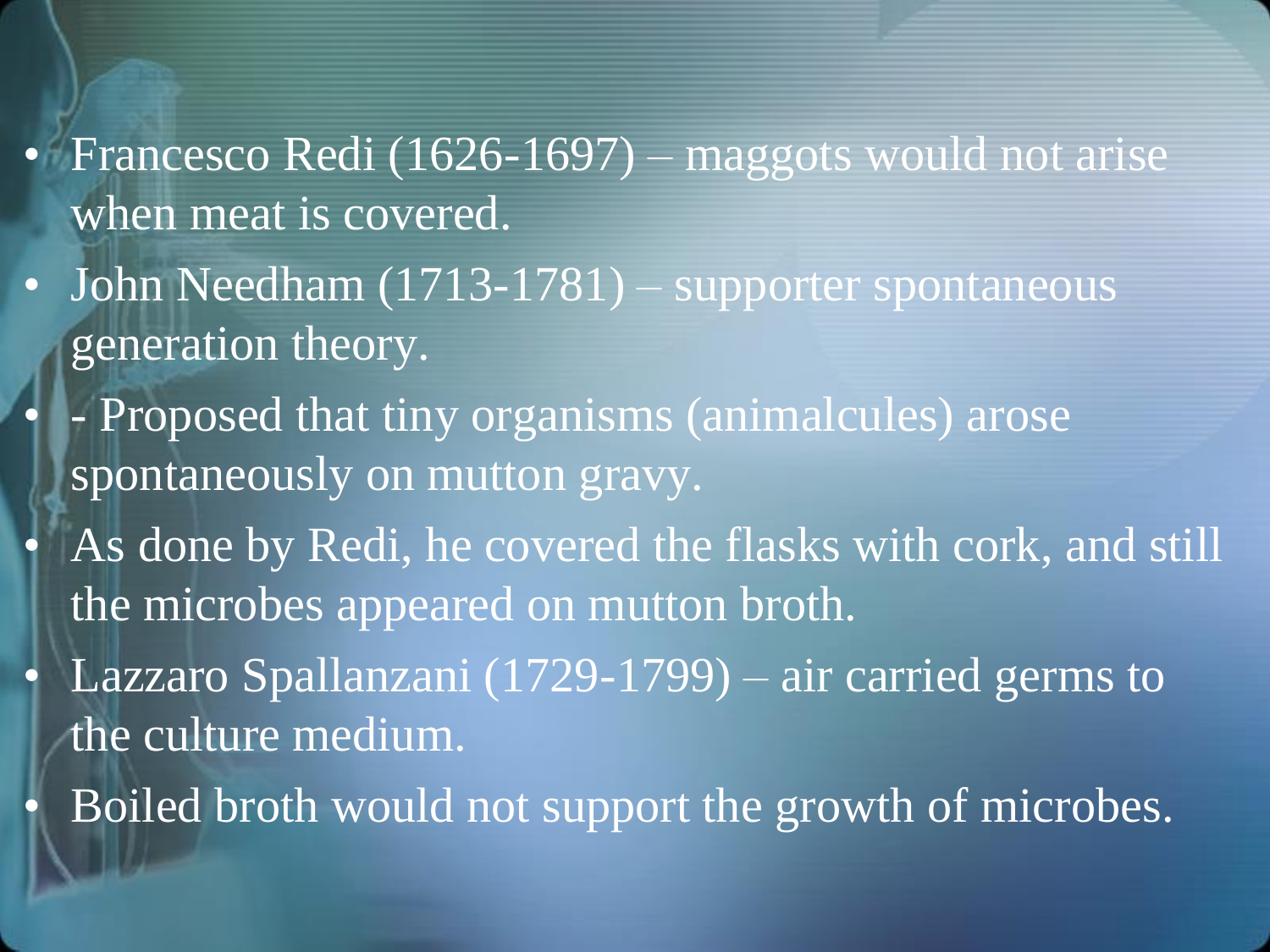# **GOLDEN ERA:**

#### Louis Pasteur

- He is the father of Medical Microbiology.
- He pointed that no growth took place in swan neck shaped tubes because dust and germs had been trapped on the walls of the curved necks but if the necks were broken off so that dust fell directly down into the flask, microbial growth commenced immediately.
- Pasteur in 1897 suggested that mild heating at  $62.8^{\circ}$ C  $(145^{\circ}F)$  for 30 minutes rather than boiling was enough to destroy the undesirable organisms without ruining the taste of the product, the process was called Pasteurization.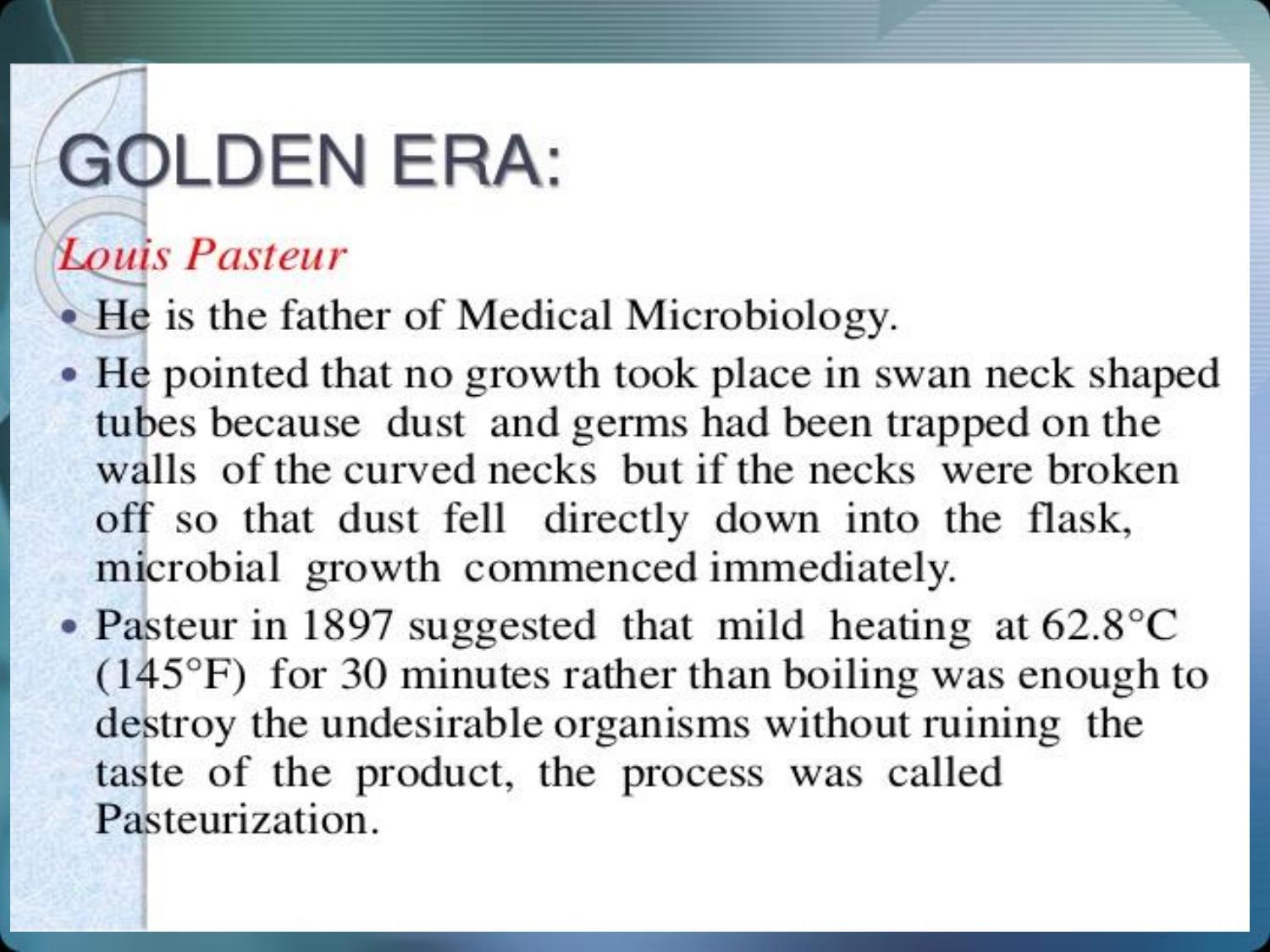• He invented the processes of pasteurization, fermentation and the development of effective vaccines (rabies and anthrax).



• Pasteur demonstrated diseases of silkworm was due to a protozoan parasite.

#### Contributions of Loius pasteur:

- He coined the term "microbiology", aerobic, anaerobic.
- He disproved the theory of spontaneous germination.
- He demonstrated that anthrax was caused by bacteria and also produced the vaccine for the disease.
- He developed live attenuated vaccine for the disease.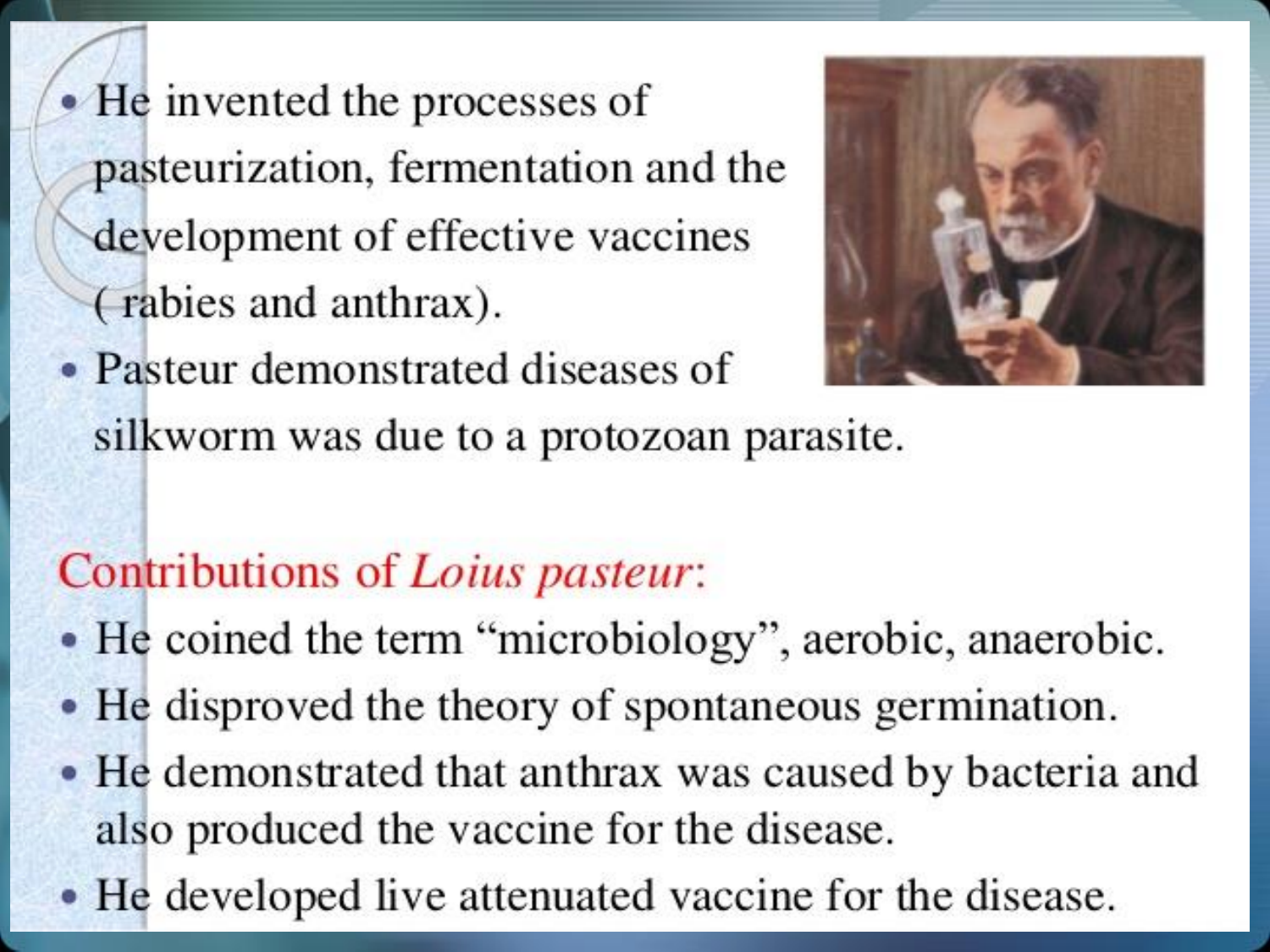#### John Tyndall (1820 - 1893)

- He discovered highly resistant bacterial structure, later known as endospore.
- Prolonged boiling or intermittent heating was necessary to kill these spores, to make the infusion completely sterilized, a process known as Tyndallisation.

#### Lord Joseph Lister (1827-1912)

- He is the father of antiseptic surgery.
- Lister concluded that wound infections too were due to microorganisms.
- He also devised a method to destroy microorganisms in the operation theatre by spraying a fine mist of carbolic acid into the air.

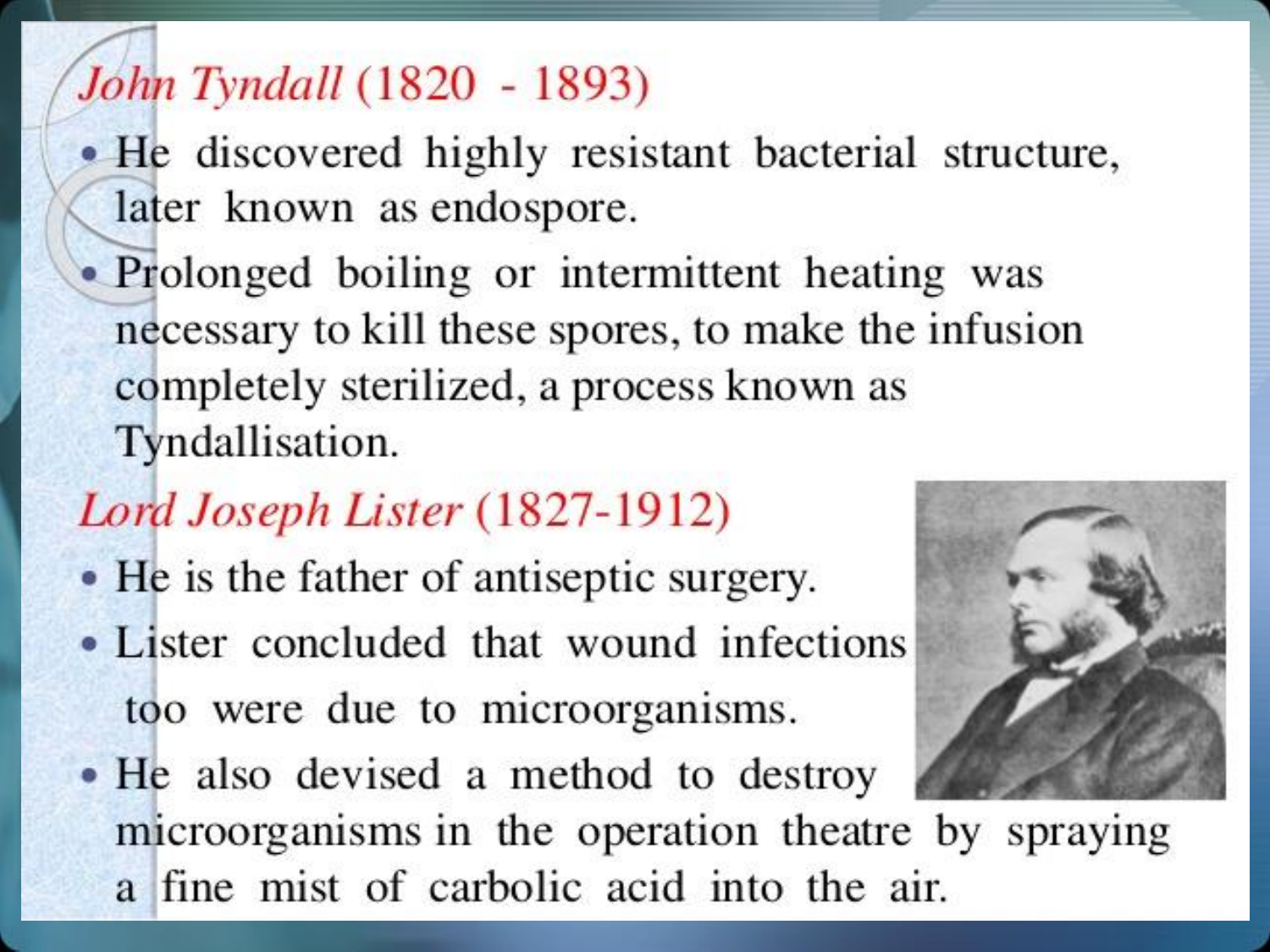### Robert Koch (1893-1910)

- He demonstrated the role of bacteria in causing disease.
- He perfected the technique of isolating bacteria in pure culture.
- Robert Koch used gelatin to prepare

solid media but it was not an ideal because

(i) Since gelatin is a protein, it is digested by many bacteria capable of producing a proteolytic exoenzyme gelatinase that hydrolyses the protein to amino acids.

(ii) It melts when the temperature rises above  $25^{\circ}$ C.

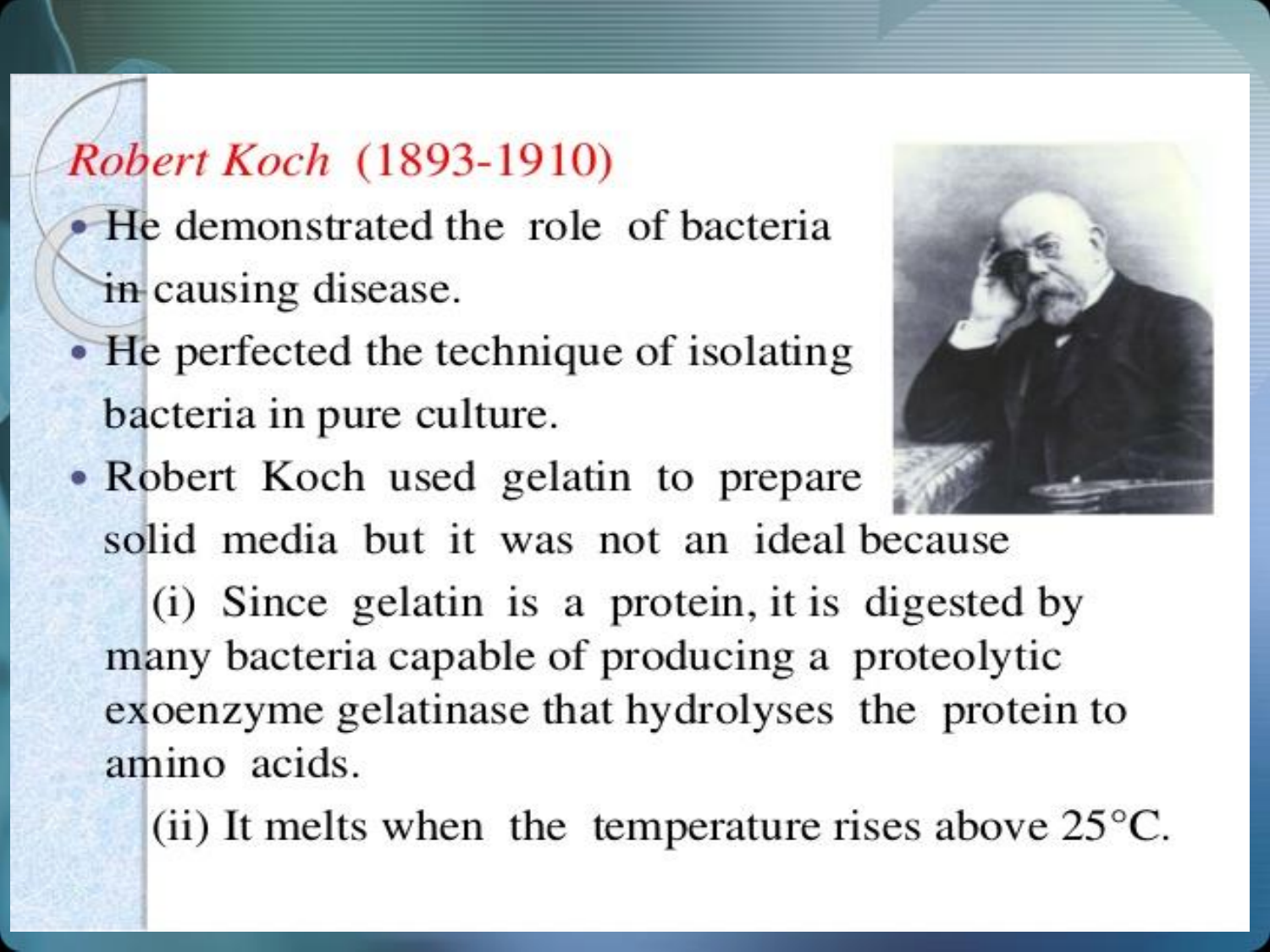

#### Postulate 4 The identical microorganisms are isolated and recultivated from the tissue specimens of the experimental animal. Postulate 3 Microorganisms from the pure culture are inoculated into a healthy, susceptible animal. The disease is reproduced.





Postulate 2 The microorganisms

are isolated from the tissues of a dead animal, and a pure culture is prepared.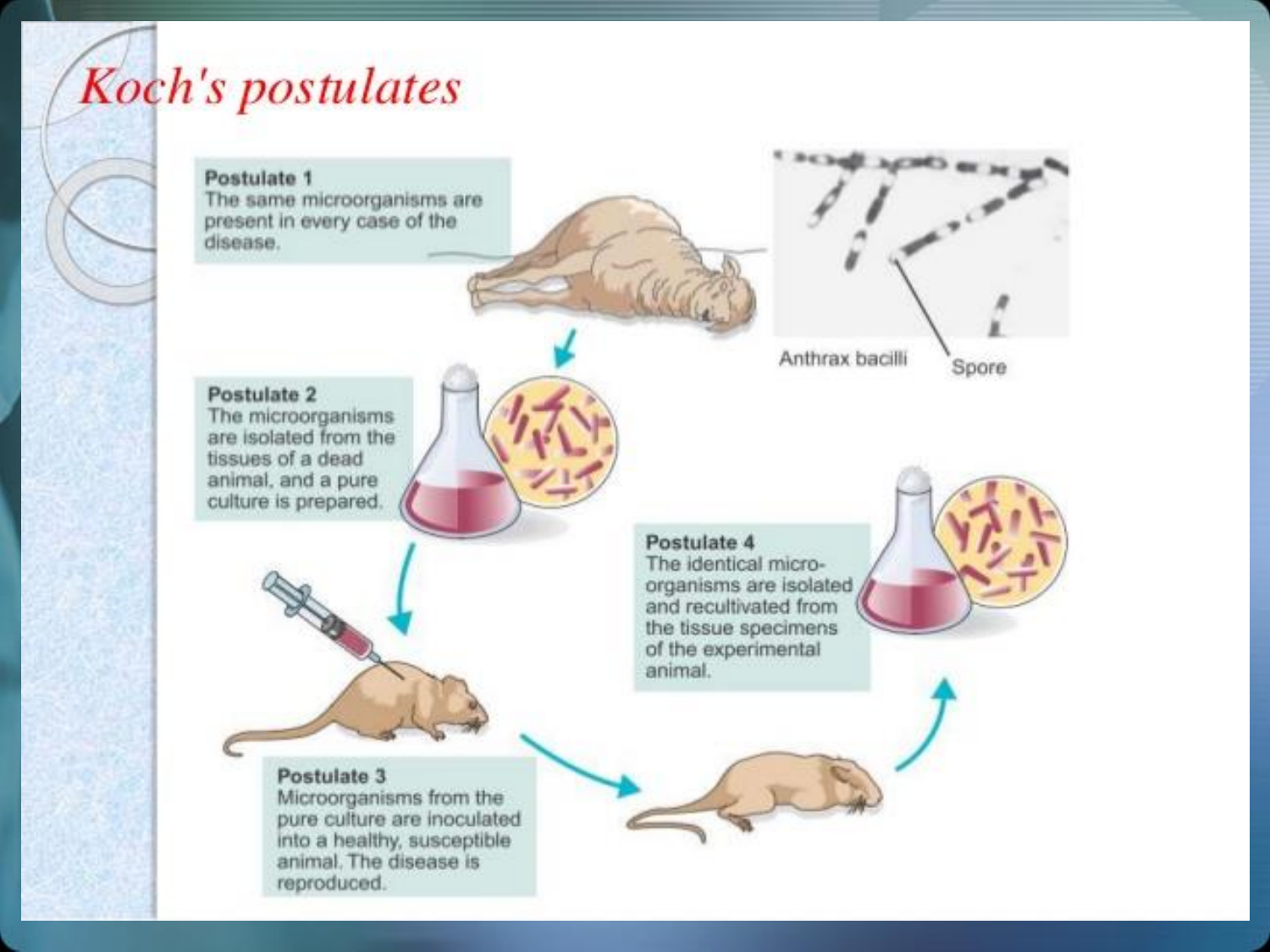### Fanne Eilshemius Hesse (1850 - 1934) • One of Koch's assistant first proposed the use of agar in culture media.

- It was not attacked by most bacteria.
- Agar is better than gelatin because of its higher melting pointing  $(96^{\circ}c)$  and solidifying  $(40-45^{\circ}c)$  points.

#### Richard Petri (1887)

He developed the Petri dish (plate), a container used for solid culture media.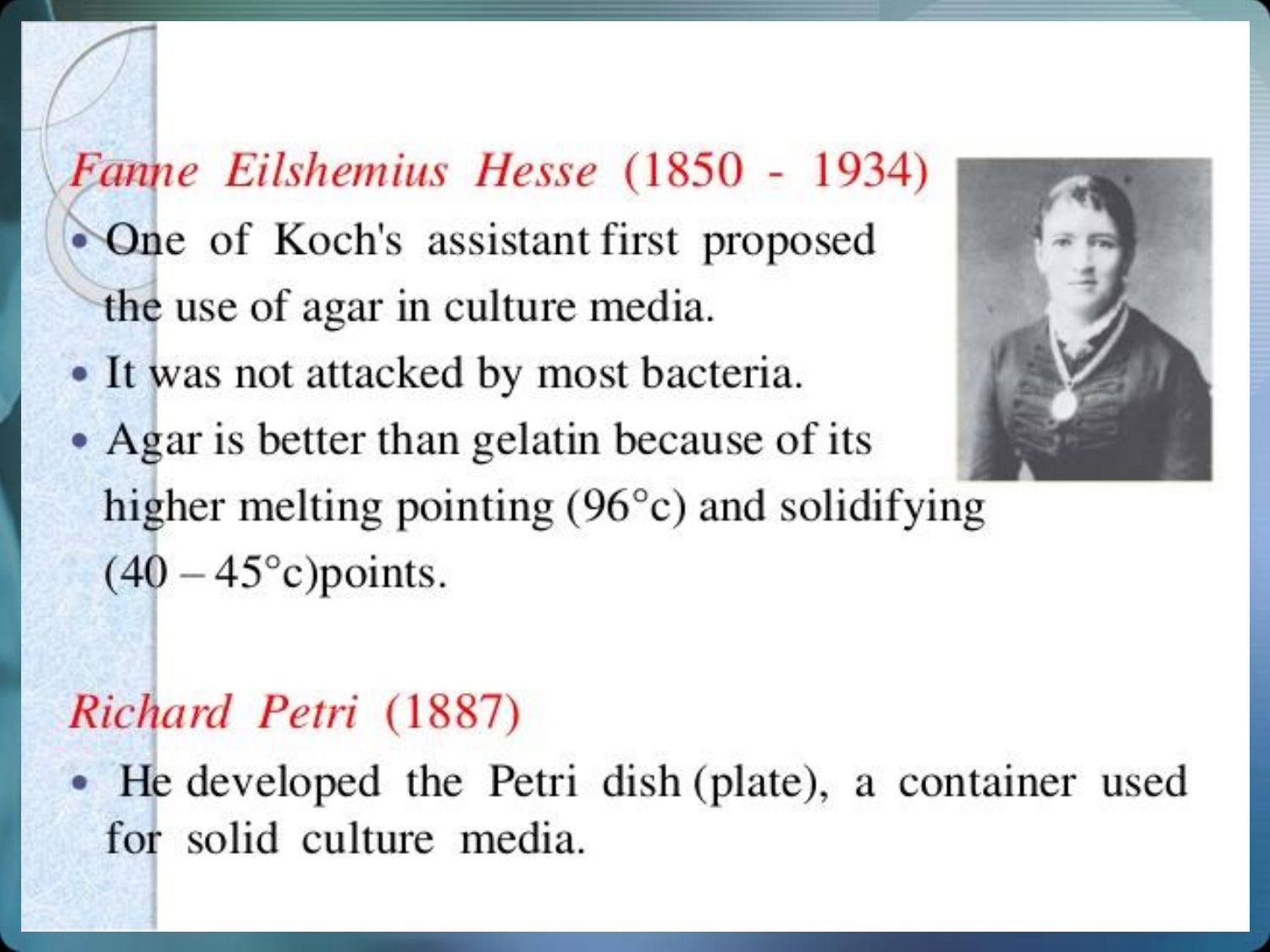#### **Edward Jenner** (1749-1823)

- First to prevent small pox.
	- He discovered the technique of vaccination.

#### **Alexander Flemming**

• He discovered the penicillin from *penicillium notatum* that destroy several pathogenic bacteria.



#### Paul Erlich (1920)

- He discovered the treatment of syphilis by using arsenic
- He Studied toxins and antitoxins in quantitative terms & laid foundation of biological standardization.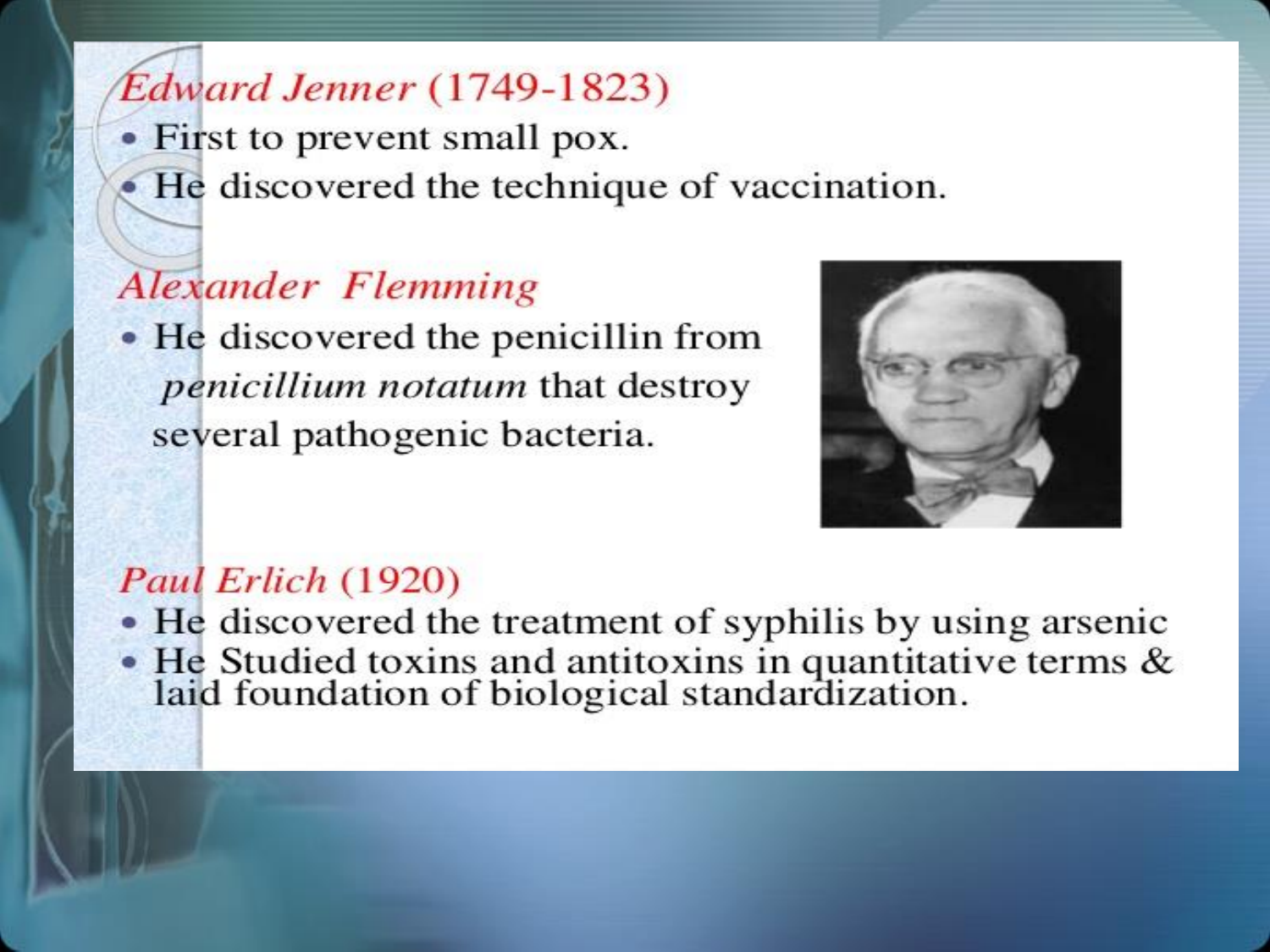• Major twentieth-century events led to the following contributions – Antibiotics – Vaccines – Technology (electron microscope) – MALDI biotyper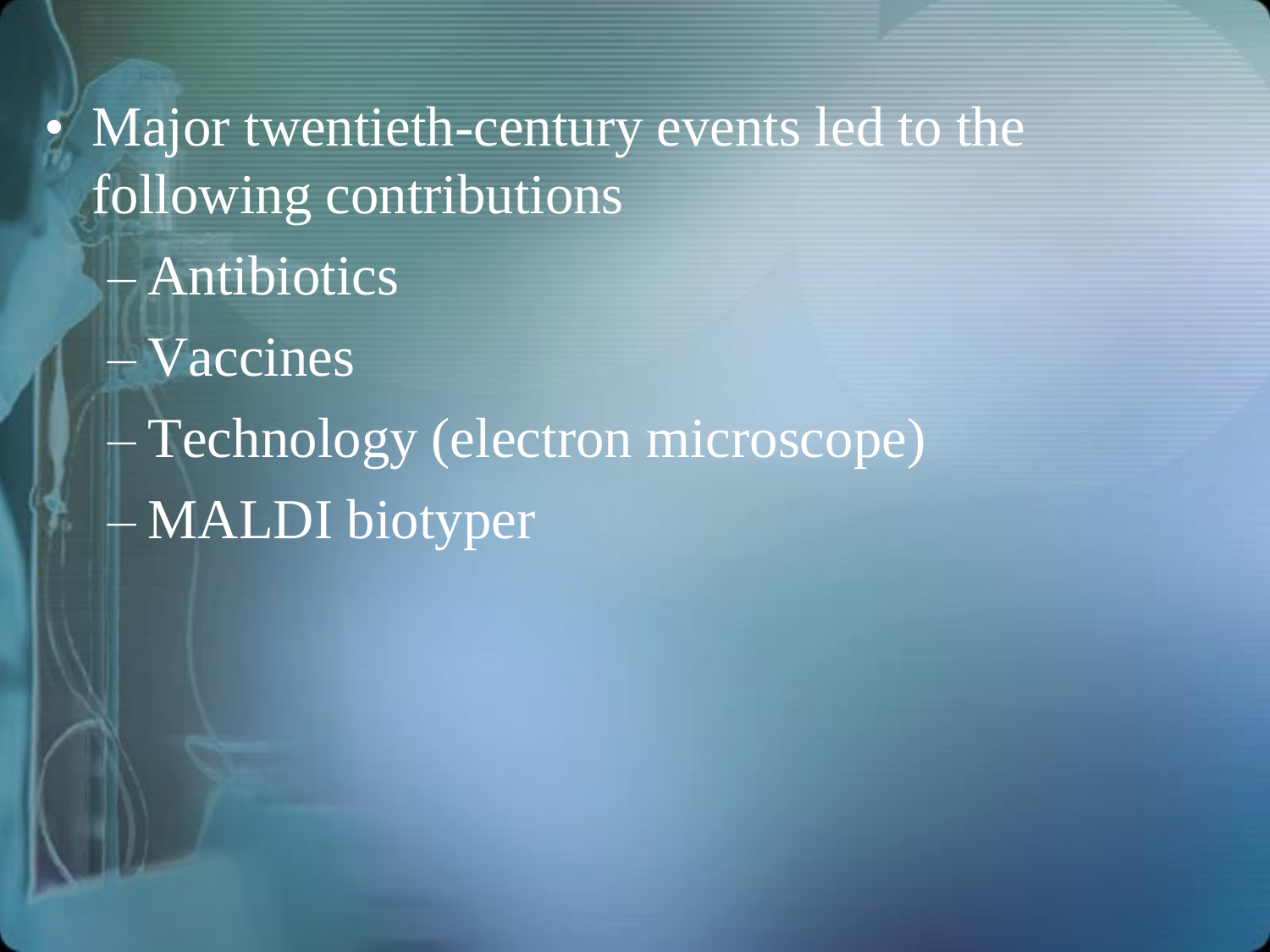• Institution Contributions – Pasteur Institute (France) – Medical Research Council (UK) – CDC-Center for Disease Control and Prevention (USA) – NIH-National Institutes of Health (USA) – WHO-World Health Organization (World – Switzerland) – National Veterinary Research Institute (Nigeria) – National Centre for Biotechnology Information (USA)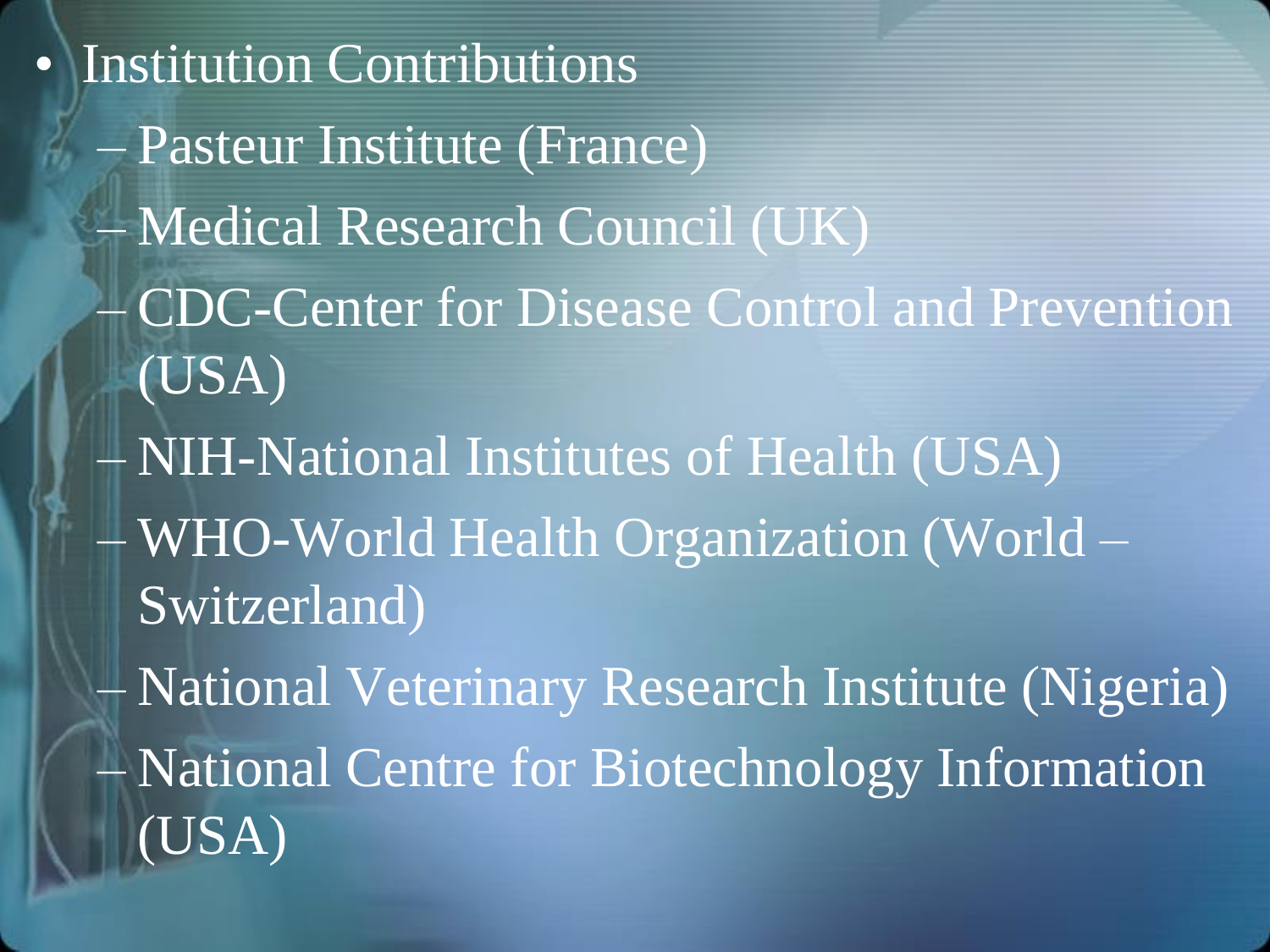• Technological advances have resulted in the development of specialist areas of studies: – Agricultural microbiology – Aquatic microbiology – Industrial microbiology – Medical microbiology – Space microbiology – Environmental microbiology – Molecular microbiology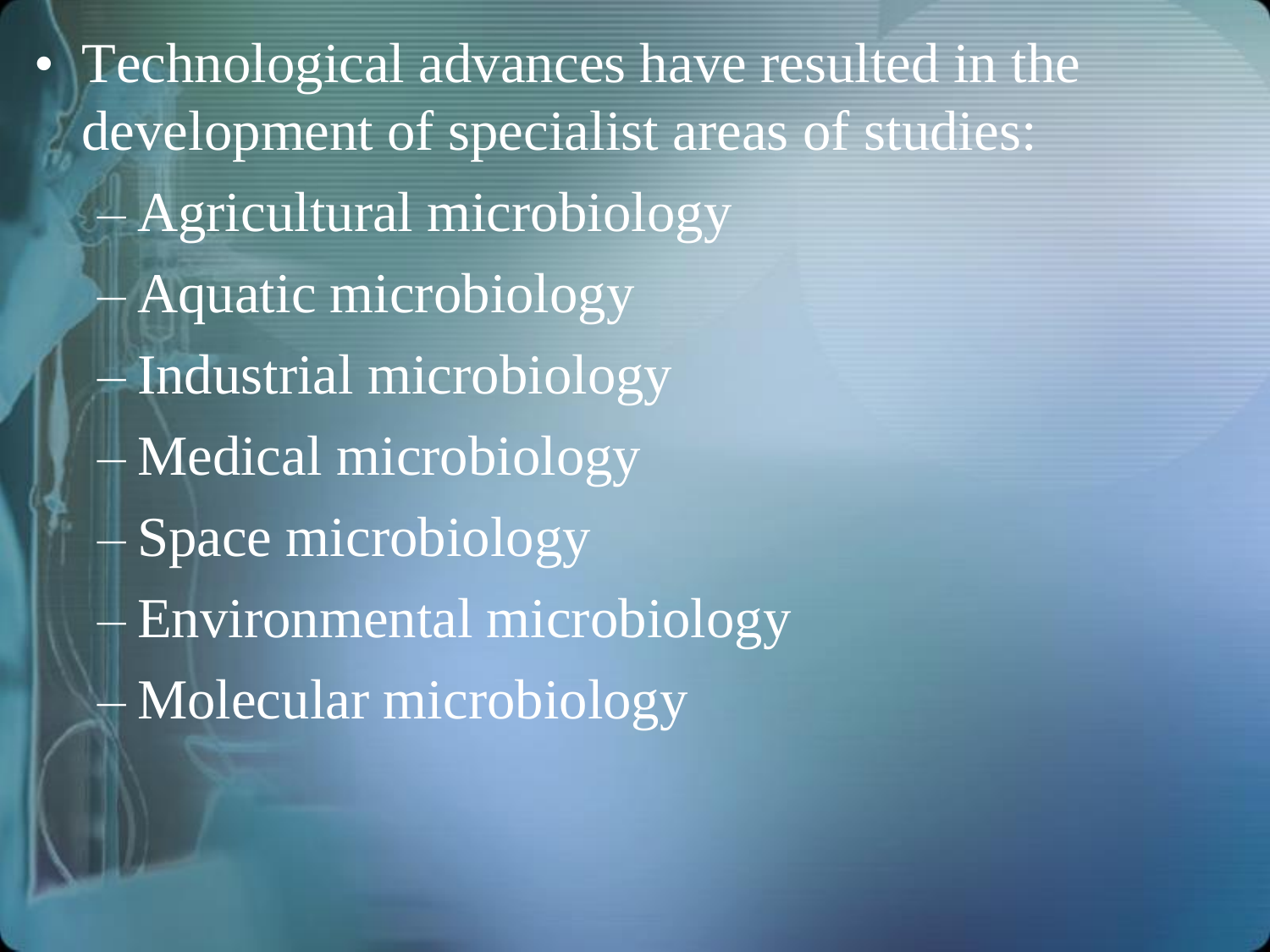# **IMPORTANT DISCOVERIES:**

#### Bacteria:

- 
- Neisser  $(1879)$  Gonococcus
- Ogston (1881) Staphylococcus
- 
- Roux and Yersin  $-$  Diphtheria toxin
- Hansen  $(1874)$  Leprosy bacllus
	- -
- Loeffler  $(1884)$  Diphtheria bacillus
	-

#### Viruses:

- Beijerinck (1898) Coined the term Virus for filterable infectious agents.
- *Pasteur* developed Rabies vaccine.
- GoodPasteur Cultivation of viruses on chick embryos.
- Charles Chamberland, one of Pasteur's associates<br>constructed a porcelain bacterial filter.
- Twort and d'Herelle Bacteriophages.
- *Edward Jenner* Vaccination for Smallpox.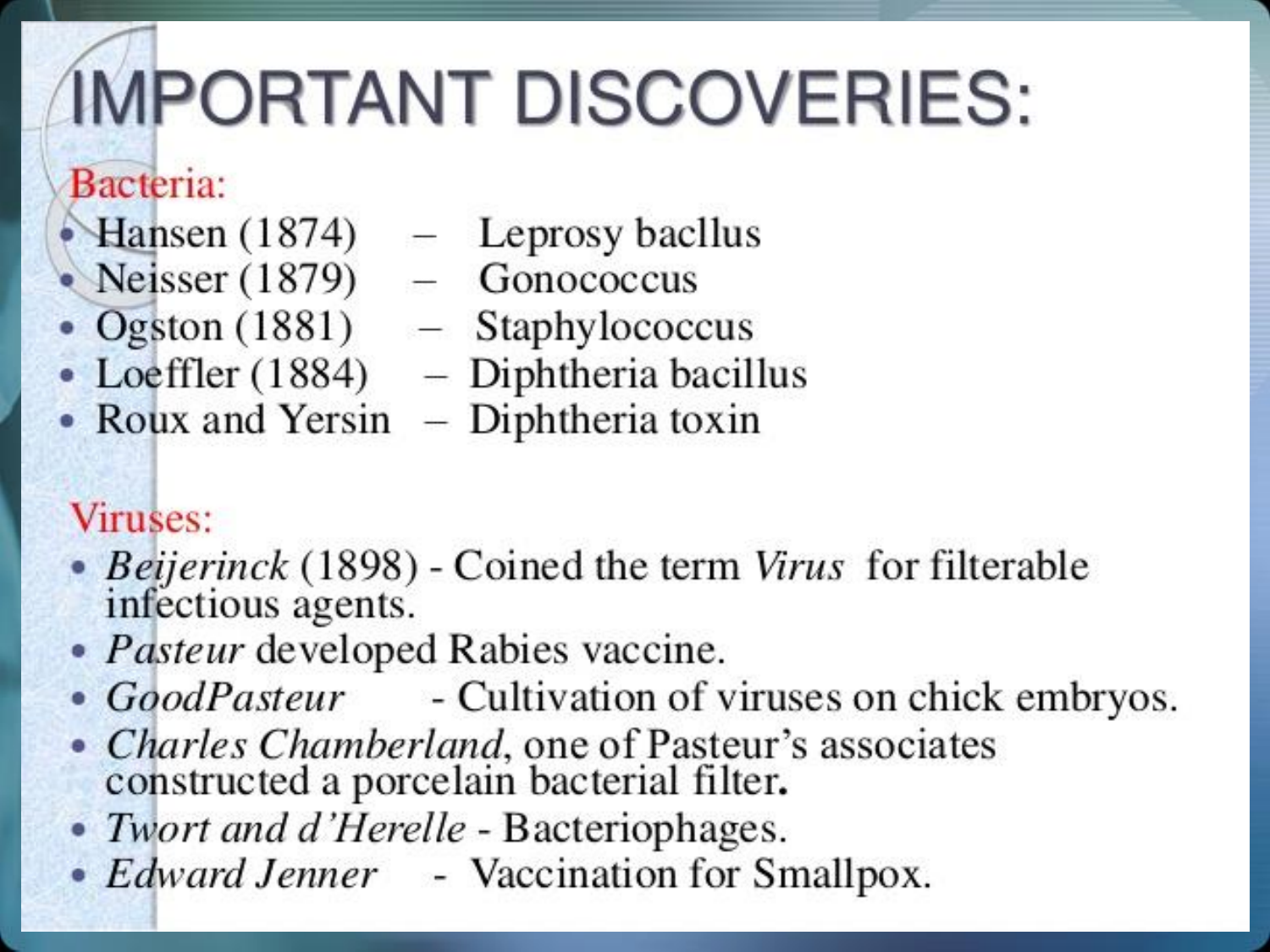# **MODERN ERA:**

#### **Nobel Laureates**

| <b>Years</b> | <b>Nobel laureates</b>   | <b>Contribution</b>                                    |
|--------------|--------------------------|--------------------------------------------------------|
| 1901         | Von behring              | Dipth antitox                                          |
| 1902         | <b>Ronald Ross</b>       | Malaria                                                |
| 1905         | Robert koch              | TЪ                                                     |
| 1908         | Metchnikoff              | Phagocytosis                                           |
| 1945         | <b>Flemming</b>          | Penicillin                                             |
| 1962         | <b>Watson, Crick</b>     | Structur DNA                                           |
| 1968         | Holley, Khorana          | Genetic code                                           |
| 1997         | <b>Pruisner</b>          | Prions                                                 |
| 2002         | <b>Brenner</b> , Hervitz | Genetic regulation of organ<br>development &cell death |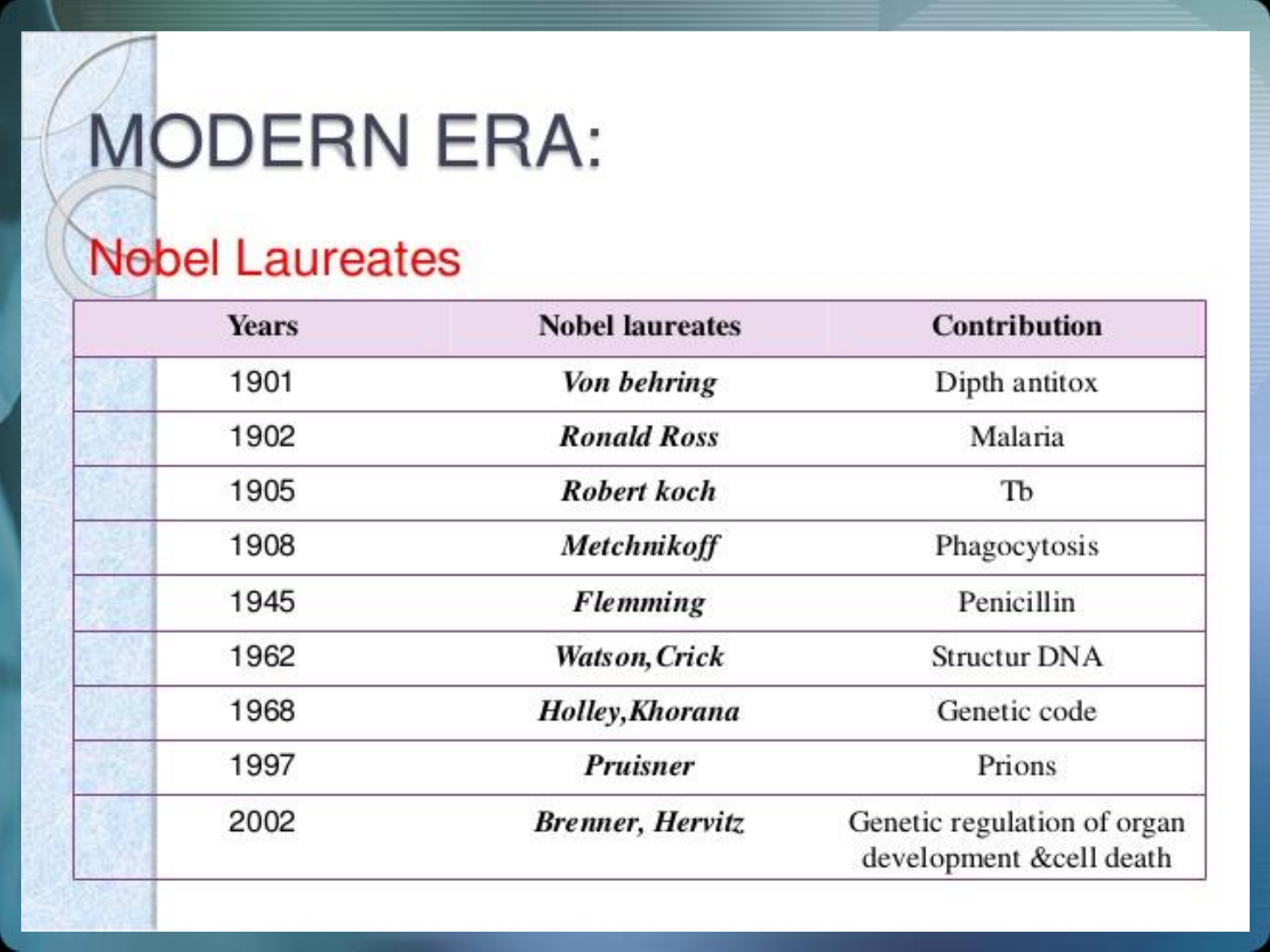#### Likely Examination questions.

Questions may come in the examinations with special interest in:

- Elie Metchnikoff
- Alexander Fleming
- Landsteiner & Popper
- Loeffler & Frosch
- **Beijerinck**
- **Ivanovsky**
- Paul Ehrlich
- Robert Koch
- Joseph Lister
- Louis Pasteur and descendants
- Spallanzani
- John Needham
- Edward Jenner
- Animalcules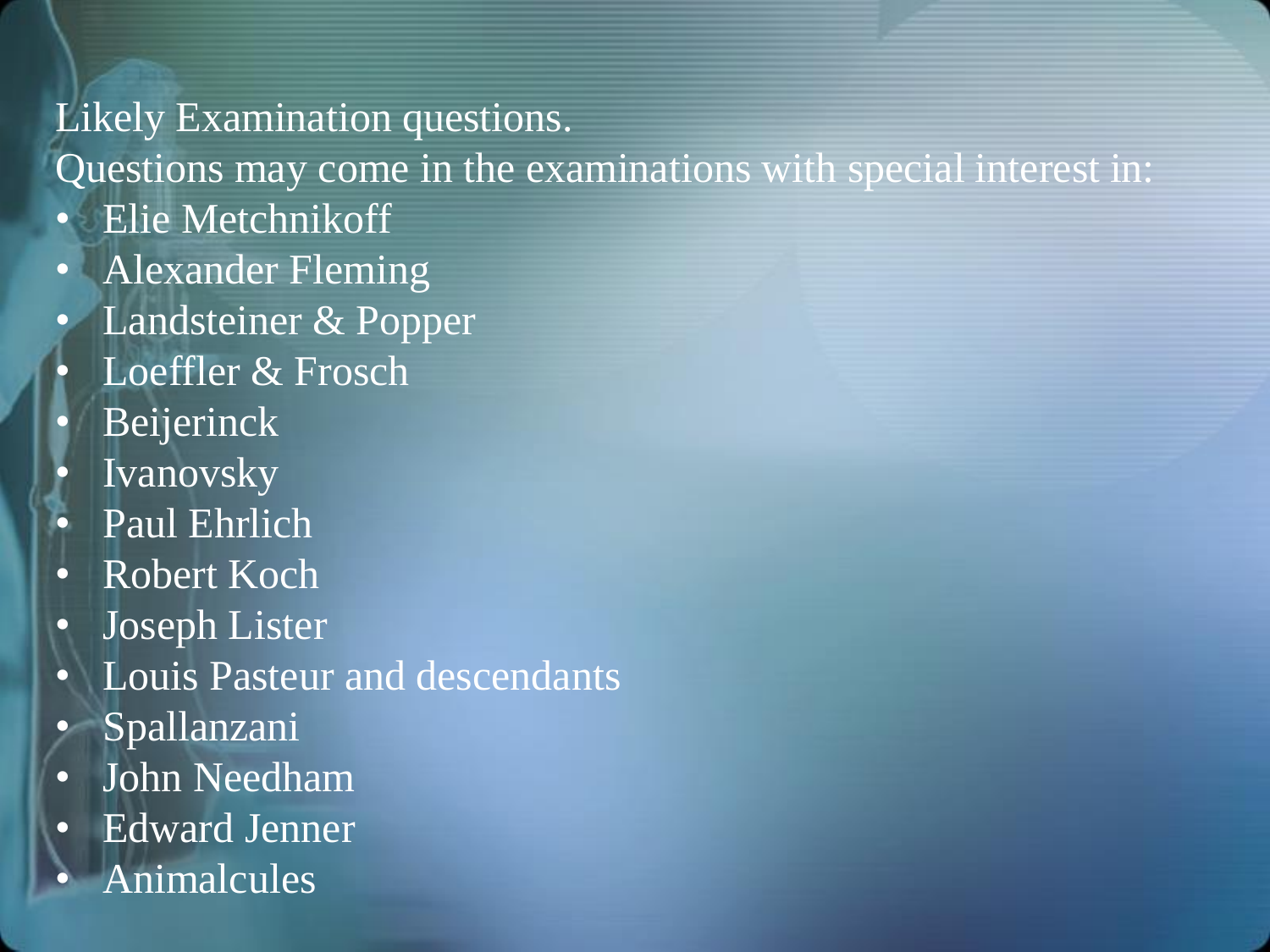## Further Reading materials available online:

• History of Microbiology by R. Parthasarathy. • Microbiology: Introduction & history by Kalpesh Zunjarrao